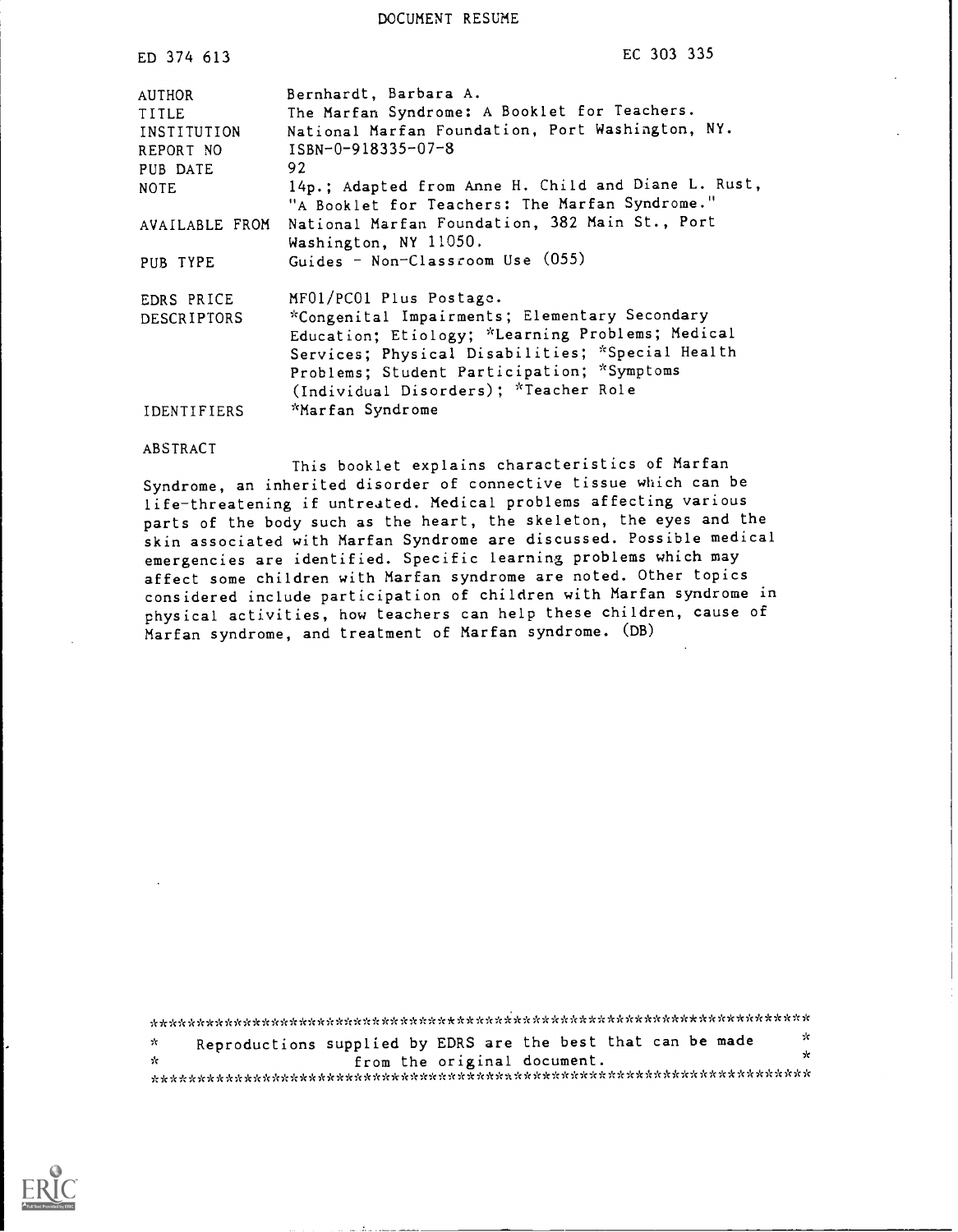U.S. DEPARTMENT OF EDUCATION Office of Educational Research and Improvement EDUCATIONAL RESOURCES INFORMATION CENTER (ERIC)

- This document has been reproduced as received from the person or organrzation originating it
- C Minor changes have been made to improve reproduction quality
- Points o! new or opinions Slated in this docu ment do not neCessarily represent official OERI position or policy

# THE MARFAN SYNDROME:

### A BOOKLET FOR TEACHERS

'PERMISSION TO REPPODUCE THIS RIAL HAS BEEN GRANTED BY

TO THE EDUCATIONAL RESOURCES INFORMATION CENTER (ERIC)."



EC 303335

ED 374 613

ERĬ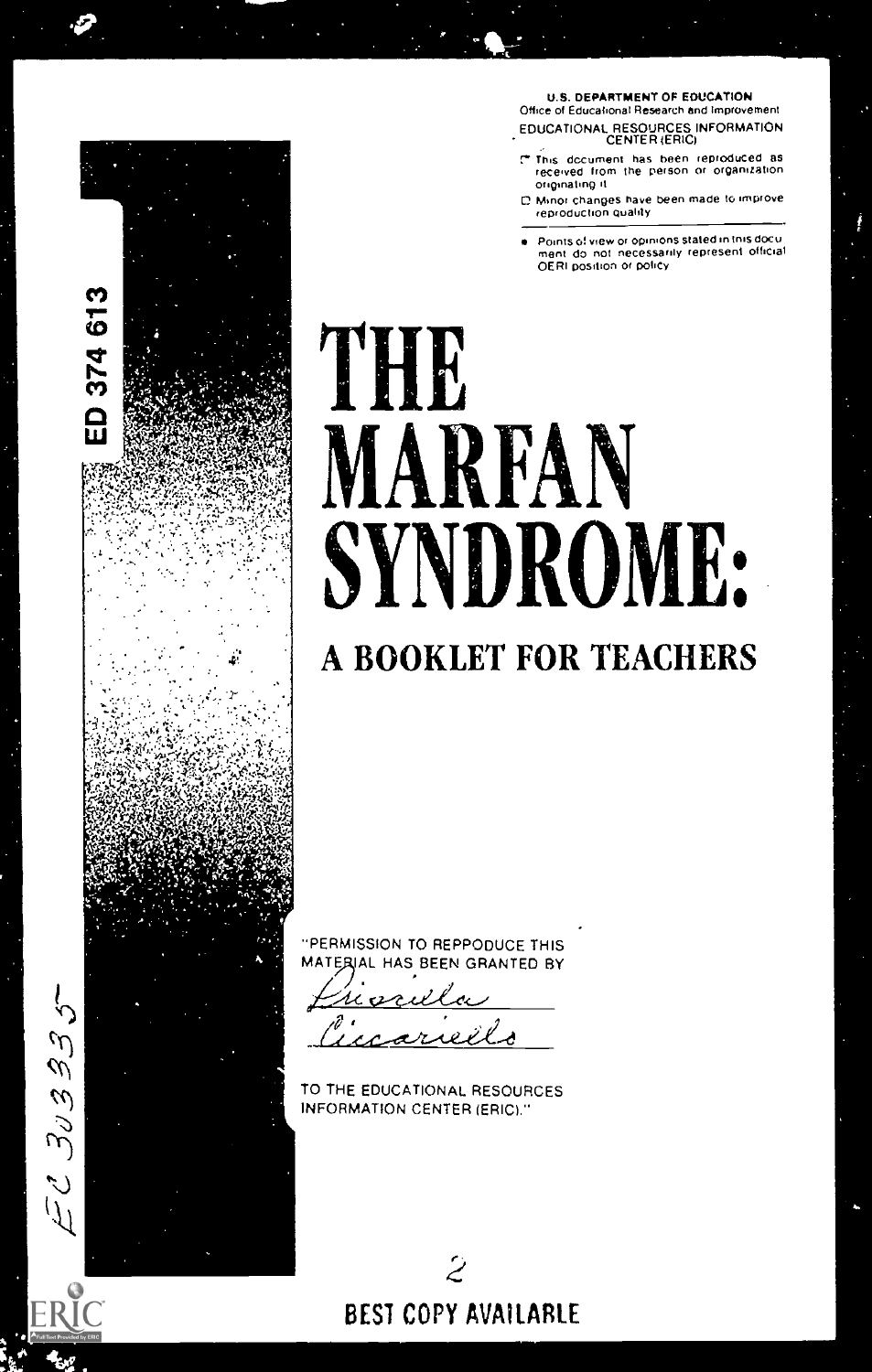## THE MARFAN SYNDROME: A BOOKLET FOR TEACHERS

Adapted by Barbara A. Bernhardt, M.S.

 $\frac{1}{2}$ 

The NATIONALMARFANFOUNDATION 382 Main Street, Port Washington, New York 11050 Telephone: (516) 883-8712, (800) 8-MARFAN

 $\overline{3}$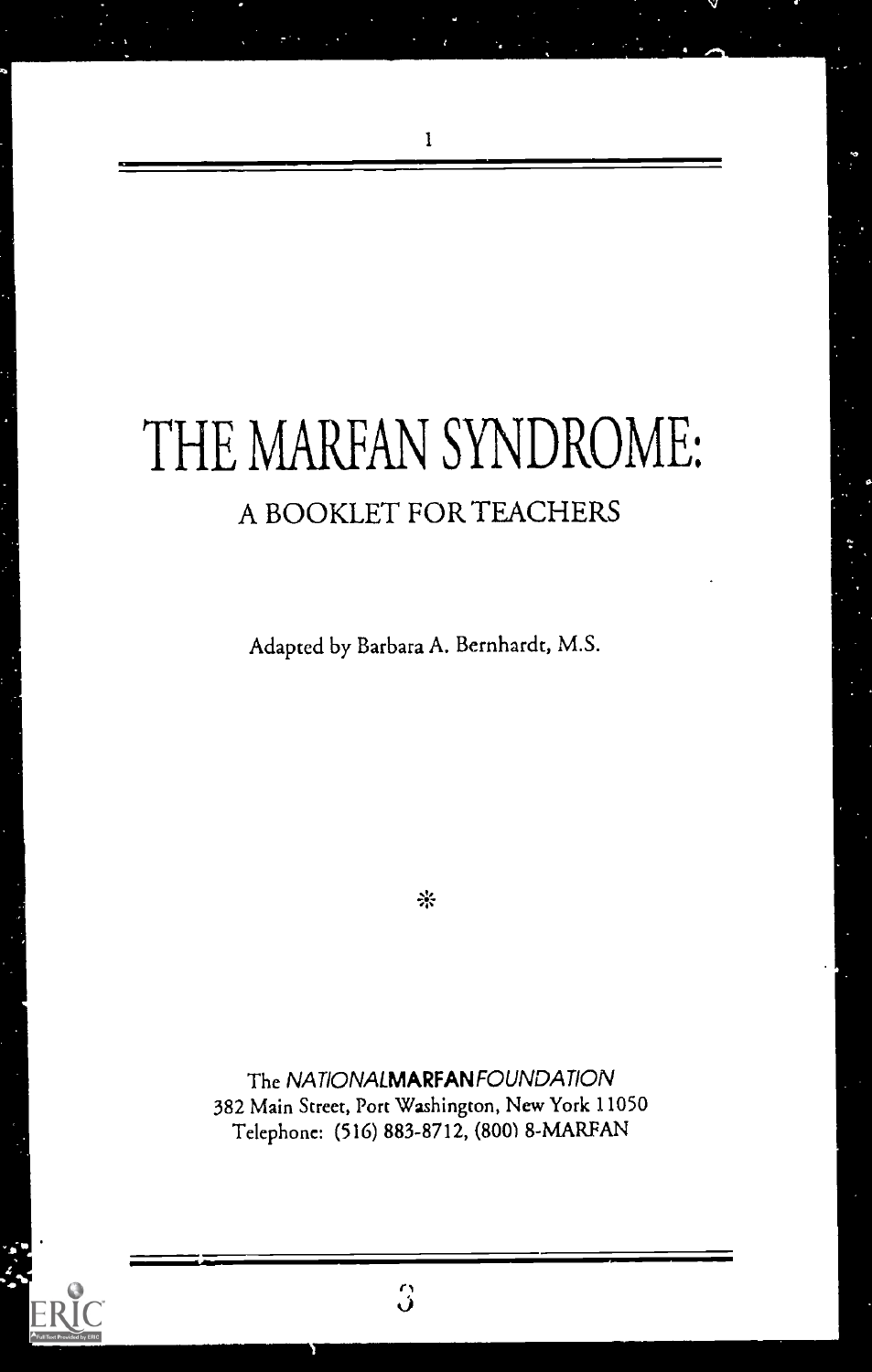### Acknowledgement

Adapted from A Booklet For Teachers: The Marfan Syndrome written by Anne H. Child, M.D., Medical Advisor, British Marfan Association, St. George's Hospital, London, England and Diane L. Rust, Chairman/Support Co-ordinator, British Marfan Association in collaboration with members of the teaching profession and children affected by the Marfan syndrome.

With grateful thanks to the members of the National Marfan Foundation Professional Advisory Board for their thoughtful input and review.

寧

ISBN: 0-918335-07-8 CI COPYRIGHT 1992 by the NationaMarfanFoundation 382 Main Street, Port Washington, NY 11050. All rights reserved.

 $\Lambda$ 



 $\overline{c}$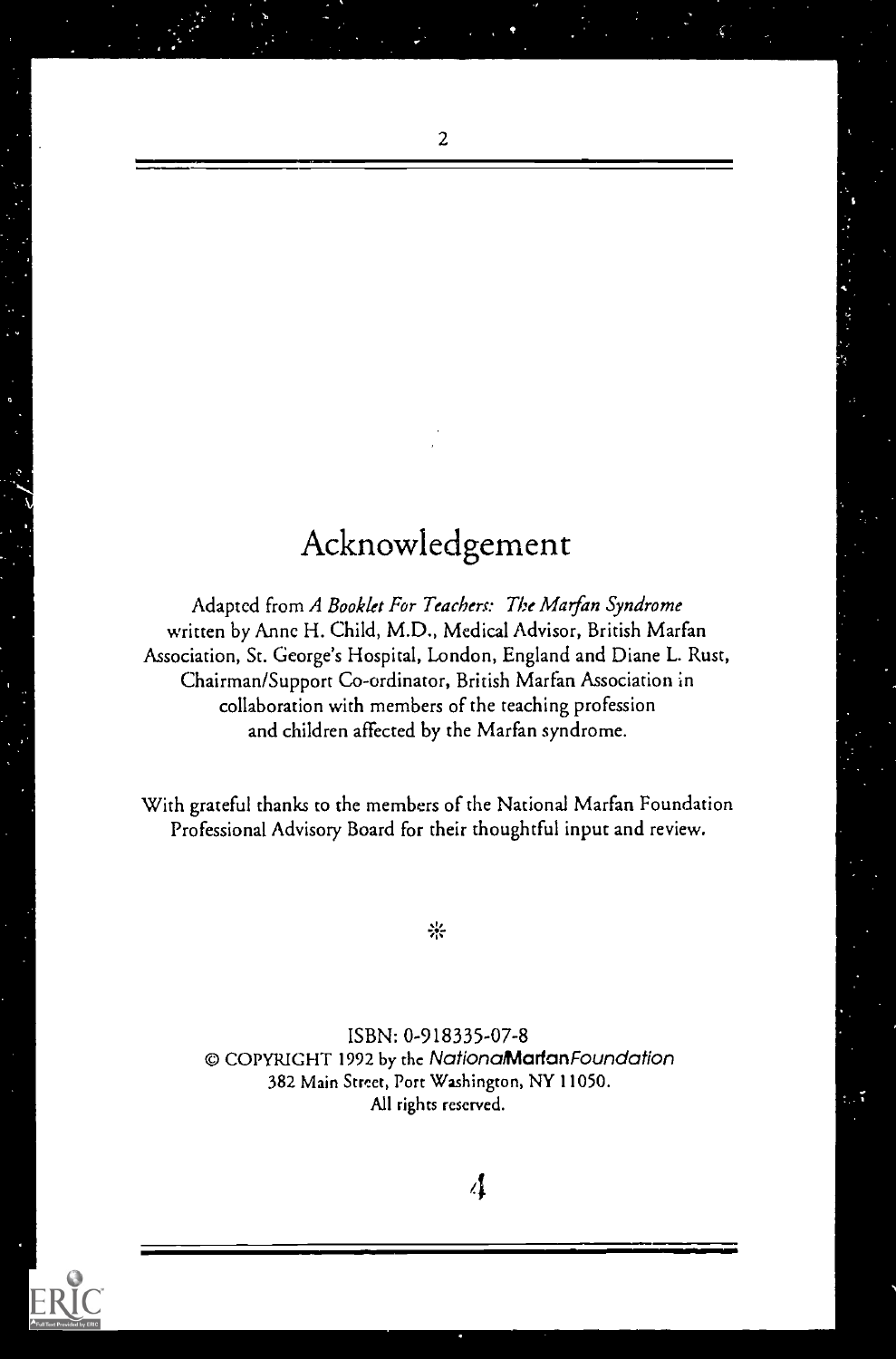### INTRODUCTION

The Marfan syndrome is an inherited disorder of connective tissue affecting approximately 40,000 people in the United States. It affects both males and females in equal proportion and is present in all ethnic groups. If untreated, the Marfan syndrome can be a serious life-threatening condition. However, recent advances in treatment have allowed affected individuals to lead long, productive lives. The disorder is not contagious. Since the condition is genetic in origin, it is present from birth in those individuals who are affected.

3

Many teachers have contacted the National Marfan Foundation with questions about the Marfan syndrome, ranging from concerns about medical aspects of the disorder, to questions about learning disabilities and their possible association with the syndrome. This booklet was prepared to answer some of the questions asked most commonly by teachers. Additional information on medical aspects of this syndrome is available from the National Marfan Foundation.

### WHAT MEDICAL PROBLEMS ARE ASSOCIATED WITH THE MARFAN SYNDROME?

Although many medical problems can be associated with the Marfan syndrome, most affected people will not show all the signs and complications of it. The heart, eyes and skeleton are usually involved in most people with the Marfan syndrome, but some will not have symptoms in all three organ systems, or involvement may be mild in one system and more severe in anot, er.

#### 1] THE HEART

Although the eyes and skeleton are often affected, the most serious problems associated with the Marfan syndrome involve the

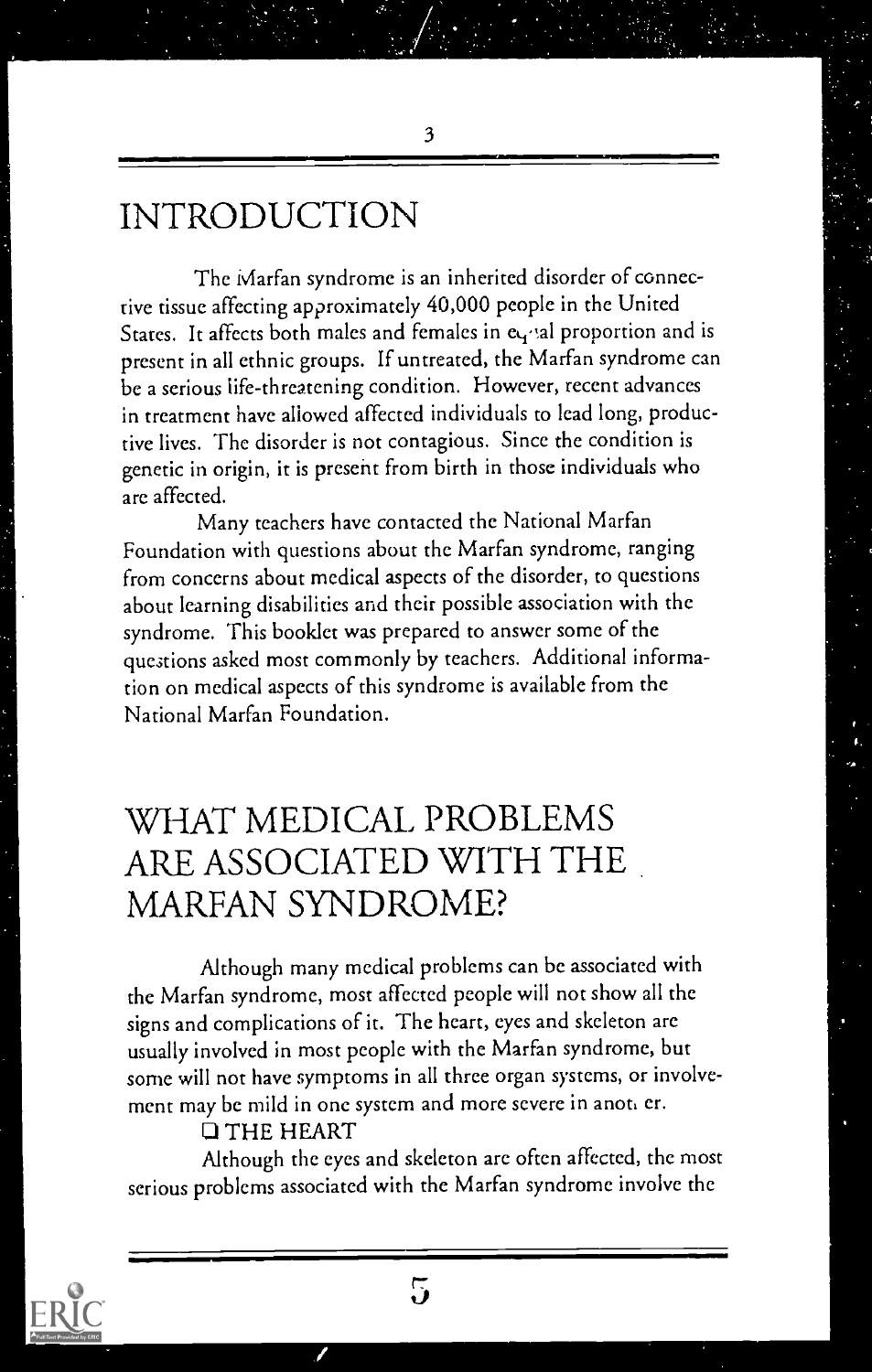heart and blood vessels. A feature of the Marfan syndrome which is present in approximately 60% of affected individuals is "mitral valve prolapse." As a result, blood can leak backwards through the valve of the heart if the leak is severe. People with mitral valve prolapse may have other symptoms such as excessive breathlessness on exercise, a rapid or irregular pulse, or extreme tiredness.

The aorta (the main artery carrying blood away from the heart) is generally wider and more fragile in people with the Marfan syndrome. Aortic dilatation (or widening) is present in approximately 85% of affected people. This widening, which may be present in childhood, is gradually progressive and may ultimately result in the development of tears (dissection) in the wall of the aorta. The gradual widening of the aorta generally occurs without any outward symptoms. As the aorta widens, a tear can develop in its wall. This is quite uncommon in children. However, when this does occur, it is generally associated with severe pain in the front of the chest, in the neck, in the back, or in a combination of sites. When the aorta becomes greatly widened, surgical repair is effective in reducing the risk of catastrophic events. Most patients with the Marfan syndrome will not need cardiac surgery until adulthood.

As the aortic valve stretches over time, blood may begin to leak back into the heart causing it to work harder to pump blood. Without treatment, the heart can become seriously overworked and reach the stage of heart failure. At this stage, the individual may become fatigued with minimal exertion, may faint or develop chest pain.

Because of the increased strain on the aorta produced by vigorous heart action, all Marfan patients should avoid lifting heavy objects, isometric exercise (straining against an immovable resistance), and exercise at maximal capacity. Because the aortic wall is weaker than normal, all contact (collision) sports should be avoided.

#### **Q THE SKELETON**

The skeleton is affected in virtually all individuals with the Marfan syndrome. Most children with the Marfan syndrome are tall for their age, unusually slender and somewhat loose-jointed.



4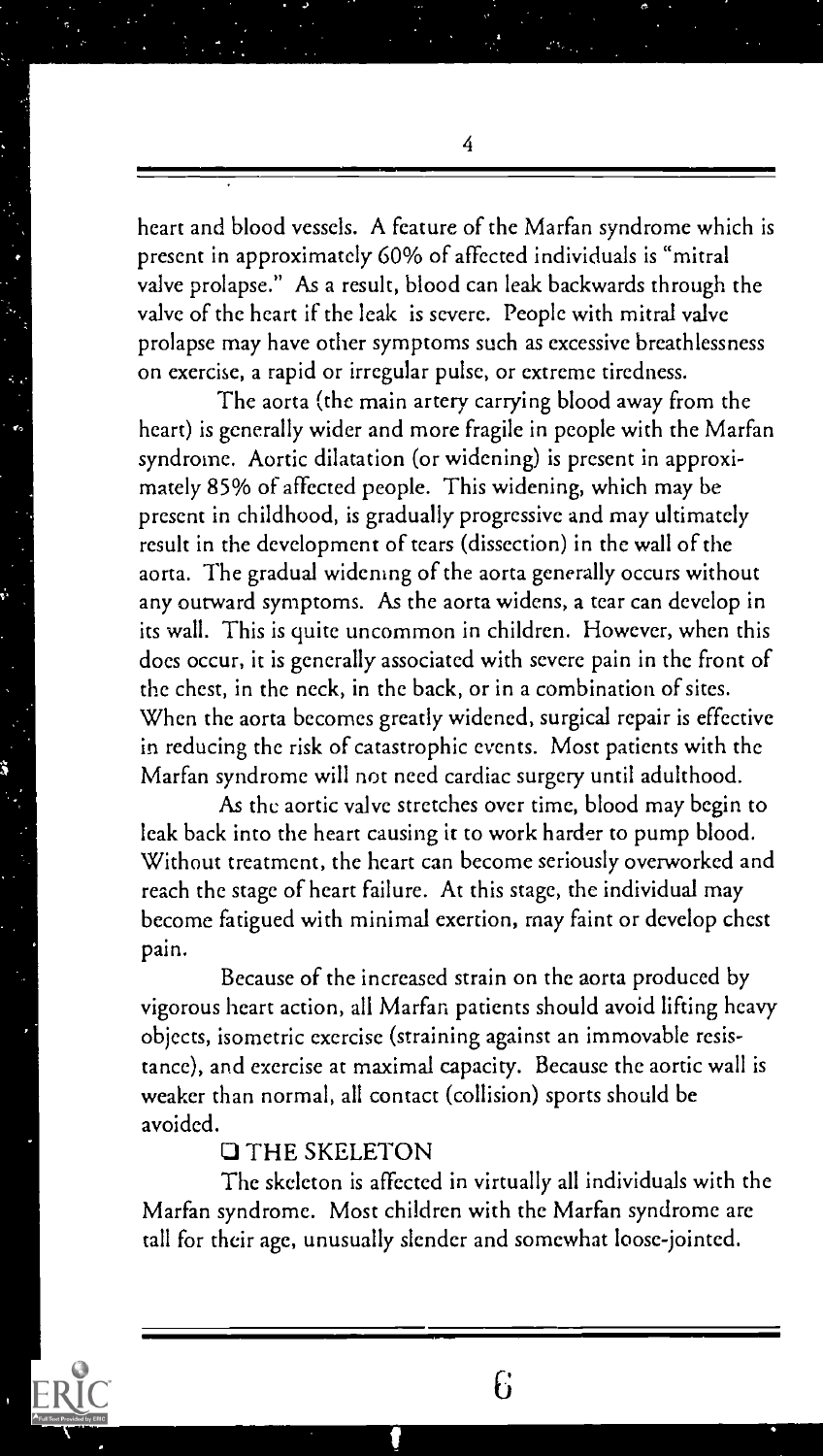The arms, legs, fingers and toes may be disproportionately long when compared with the trunk. Abnormal spinal curvature (scoliosis) is common and may become quite severe without treatment. The breastbone may often either protrude or indent (pectus deformity).

Children with the Marfan syndrome need to be monitored carefully for curvature of the spine. Abnormal curves tend to worsen during growth, particularly around puberty. Bracing may be effective in stabilizing the spine, but surgery may be necessary if the curvature worsens despite bracing. Some children with the Marfan syndrome have been treated with hormones to advance the age at which puberty begins in order to reduce the number of years during which the spine may deform and to reduce adult height. If such treatment is used, the child must deal with the social and psychological problems of becoming physically and sexually mature before his or her peers.

#### THE EYES

b. Grant Construction

Most affected children are nearsighted and astigmatic, and untreated, many patients develop one or two lazy eyes (amblyopia). Careful refraction is essential to guarantee vision in both eyes and patching may have to be instituted and vigorously maintained. Impaired muscle balance, especially turning out of a lazy eye is common. The lenses of the eyes of patients with the Marfan syndrome arc dislocated in 65% of patients. Surgical removal of the dislocated lenses is not recommended unless they are cataractous (common after age 40 years) or lead to recurrent bouts of acute glaucoma. Holes or tears in the retina occur in approximately 10% of patients and if untreated, resulting retinal detachments lead to blindness. Acute or chronic glaucoma may occur prior to adult life and even prior to age 10 years, requiring medical or surgical treatment.

#### **Q ADDITIONAL FEATURES**

In addition to the features of the Marfan syndrome discussed above, a small percentage of affected individuals will have a spontaneous collapse of a lung (pneumothorax). People with the Marfan syndrome are prone to develop stretch marks in the skin which, although of cosmetic concern, pose no health risk.

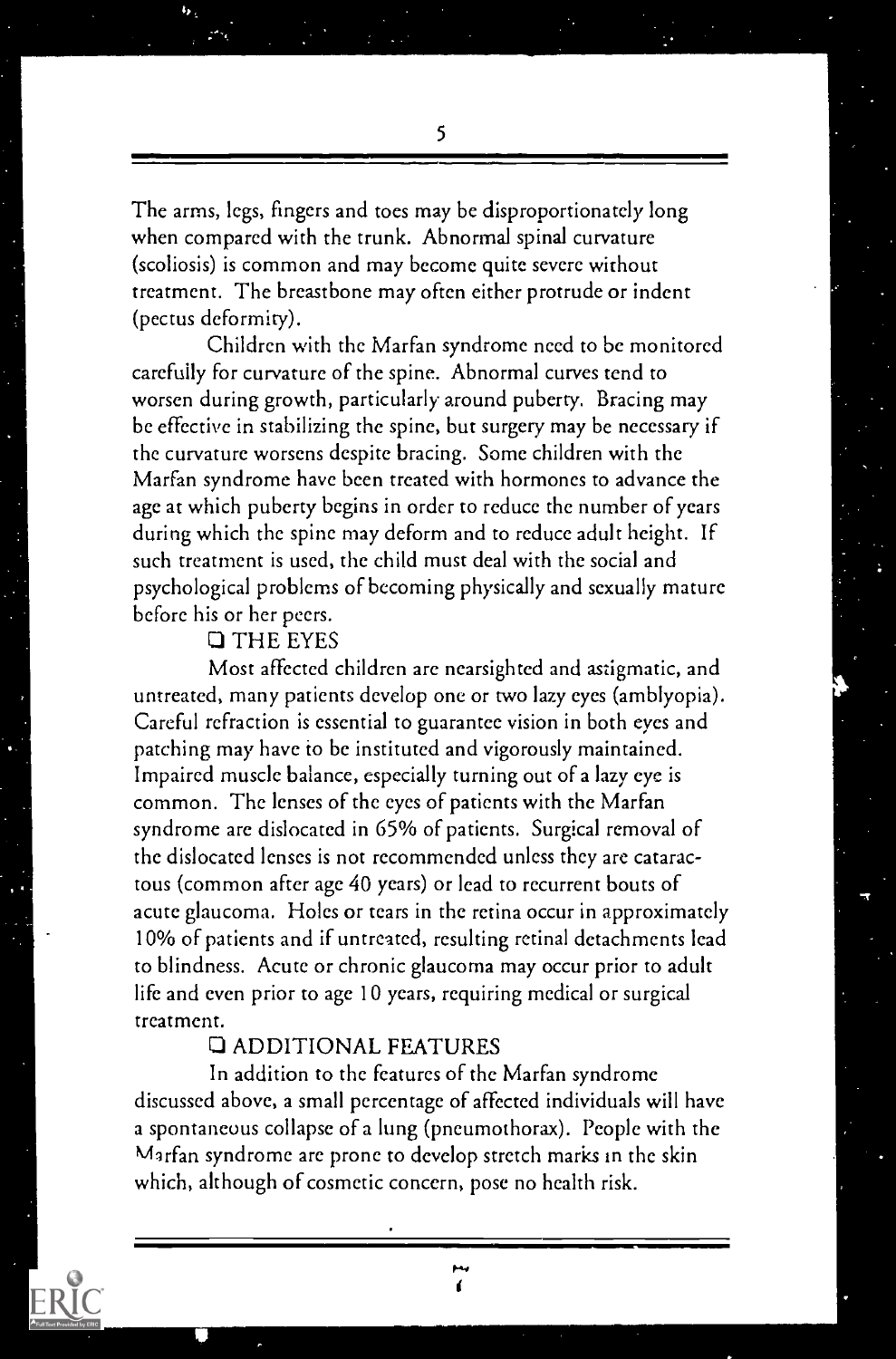### WHAT MEDICAL EMERGENCIES MAY ARISE?

While it is unlikely that school personnel will ever need to deal with a medical emergency resulting from complications of the Marfan syndrome in a student, there are some symptoms which need immediate medical attention when they occur:

(I) Severe chest pain, dizziness or unconsciousness - this may indicate aortic problems or irregularities of the heart rhythm.

(2) Severe breathlessness - this may be indicative of a collapsed lung.

(3) Acute eye pain or loss of vision - this may be an indication of pupillary block glaucoma or a retinal detachment.

### DO CHILDREN WITH THE MARFAN SYNDROME HAVE LEARNING PROBLEMS?

Marian syndrome is not associated with mental retardation. However, there is some evidence that children with the syndrome may be at increased risk for learning disability and attention deficit disorder. In addition, there appears to be an increased incidence of verbal-performance discrepancy, with performance scores being lower than verbal scores.

Because of the increased frequency of these kinds of net ropsychological deficits in children with the Marfan syndrome, consideration should be given to screening children for attention and learning problems. Teachers should be made aware of potential difficulties due to hand-wrist hypermobility which are associated with reduced scores on performance tests. In formal school testing situations, children with the Marfan syndrome may need additional time so as not to be inappropriately penalized. Alternate forms of assessing performance requiring less motor input may be

δ

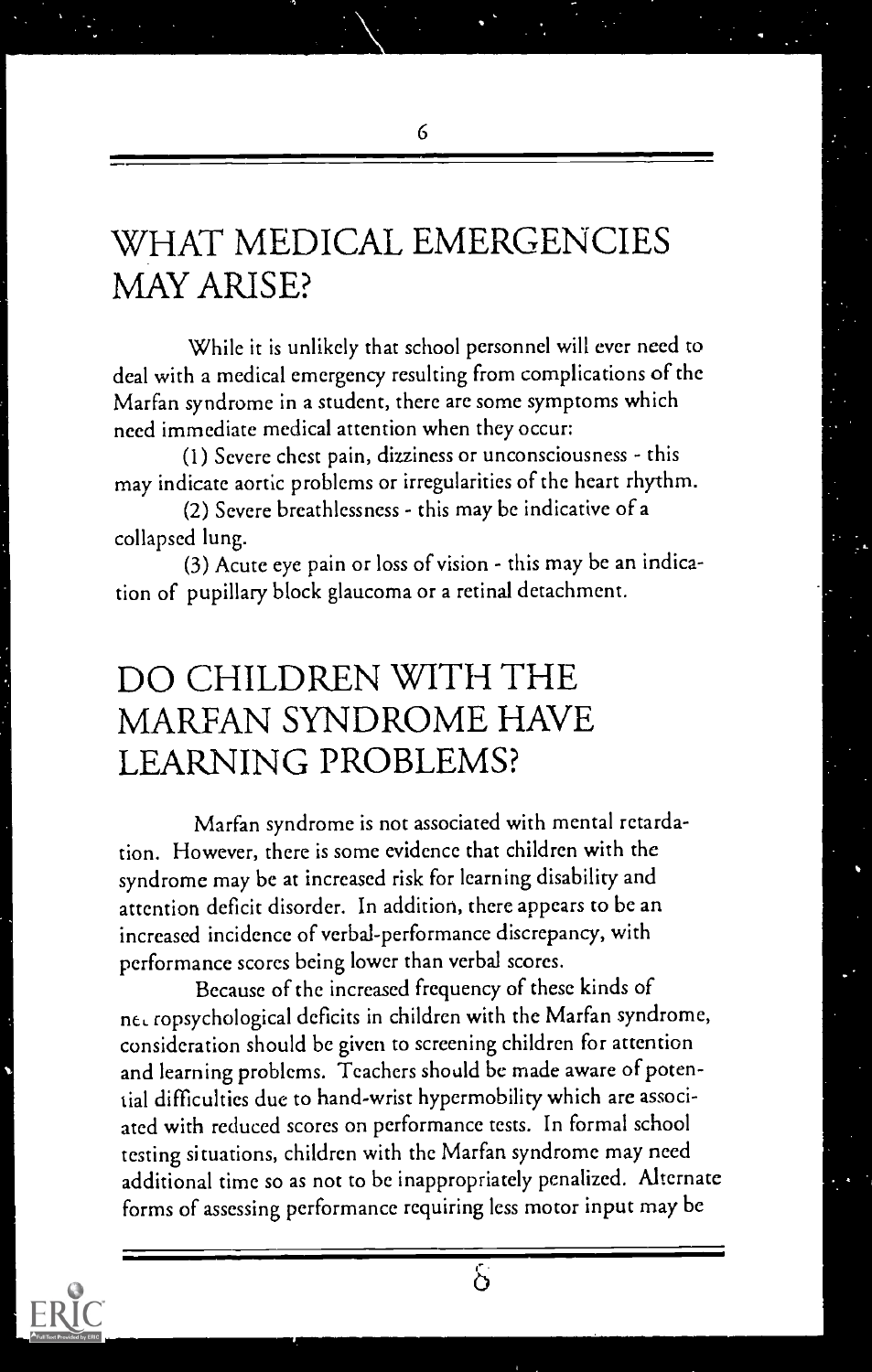7

helpful. Children with significant hand-wrist hypermobility may need extra writing time on tests. Wrist or thumb splints to stabilize loose joints may be helpful, and large or padded pens or pencils may allow for a loose grip to be effective.

A child with the Marfan syndrome who is particularly nearsighted may have difficulty seeing the blackboard. When this occurs, teachers should try to distribute a printed copy of the material covered on the blackboard to the student. A larger-thannormal desk may be needed by those students with the Marfan syndrome who are unusually tall.

Because children with the Marfan syndrome are taller than their peers, there is a tendency to treat them as being older than they arc, and to have unusually high expectations of them. It is important for teachers to remember their student's chronological age and to treat them appropriately.

### CAN CHILDREN WITH THE MARFAN SYNDROME PARTICIPATE IN PHYSICAL ACTIVITIES?

Most young children with the Marfan syndrome, like all children, should participate in physical education. However, there are some activities that should be avoided and an adapted program will need to be worked out. In general, children with the Marfan syndrome should avoid activities that require vigorous exertion, heavy lifting, blows to the head or chest or excessive straial on joints and ligaments. Common sense should prevail whee designing sports programs. For example, swimming is not contraindicated, but should be done at an easy pace with opportunity for resting. As much as possible, children with the Marfan syndrome should not be singled out as different and should not have to sit out of gym class away from their classmates.

Unfortunately, two sports in which children with the

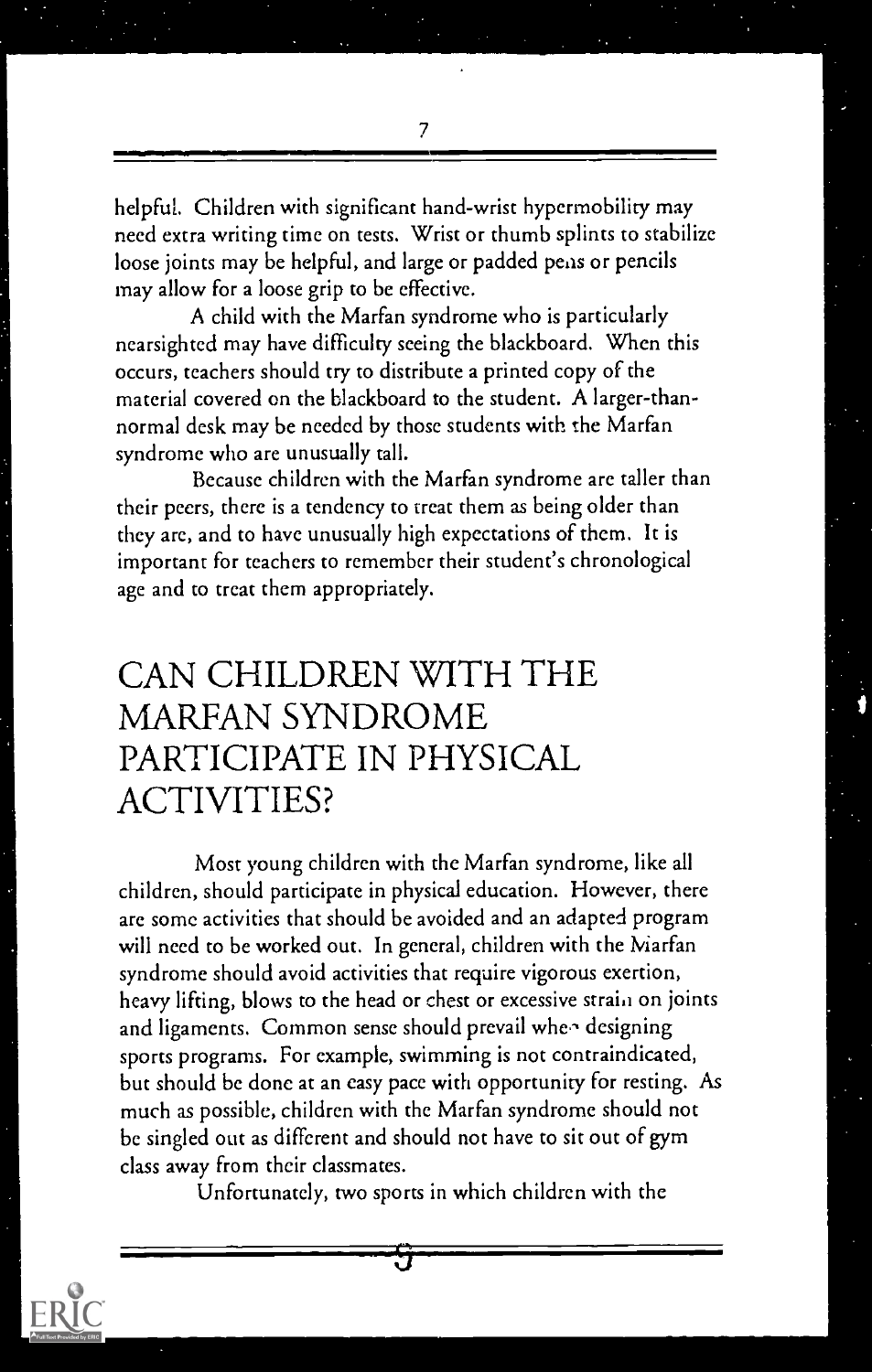Marfan syndrome may excel because of height, basketball volleyball, are contraindicated because of the amount of contact, the strain on the heart, and the potential for damage to joints and ligaments. Other sports to be avoided are football, boxing, wrestling, weightlifting and hockey. Sports which may be provided through an adapted program include swimming, archery, stationary bicycling, billiards, croquet, darts, golf, bowling, horseshoes and shuffleboard. The affected individual should have medical clearance from his/her cardiologist prior to engaging in sports. In addition, an appropriate adapted physical education program may require input from the orthopedic surgeon and/or ophthalmologist.

### HOW CAN TEACHERS HELP STUDENTS WITH THE MARFAN SYNDROME?

Excessive height, feeling different, and inability to participate in some peer activities may lead to a sense of isolation, frustration and depression for the child with the Marfan syndrome. The teachers should recognize that such feelings are common in children who are in any way different from others. Helping a child who feels different from his peers may be addressed by frequent discussion with the child about his or her feelings, and by encouraging the development of other talents and participation in activities which are not restricted. Many children with the Marfan syndrome choose not to discuss their condition and may be embarrassed by having their teacher know about it. However, a teacher's easy acceptance and understanding of the diagnosis will go a long way towards helping the affected child accept it. Without singling out the student with the Marfan syndrome, teachers may want to lead a class discussion about disability and differences in general.



8

 $\hat{i}$   $\theta$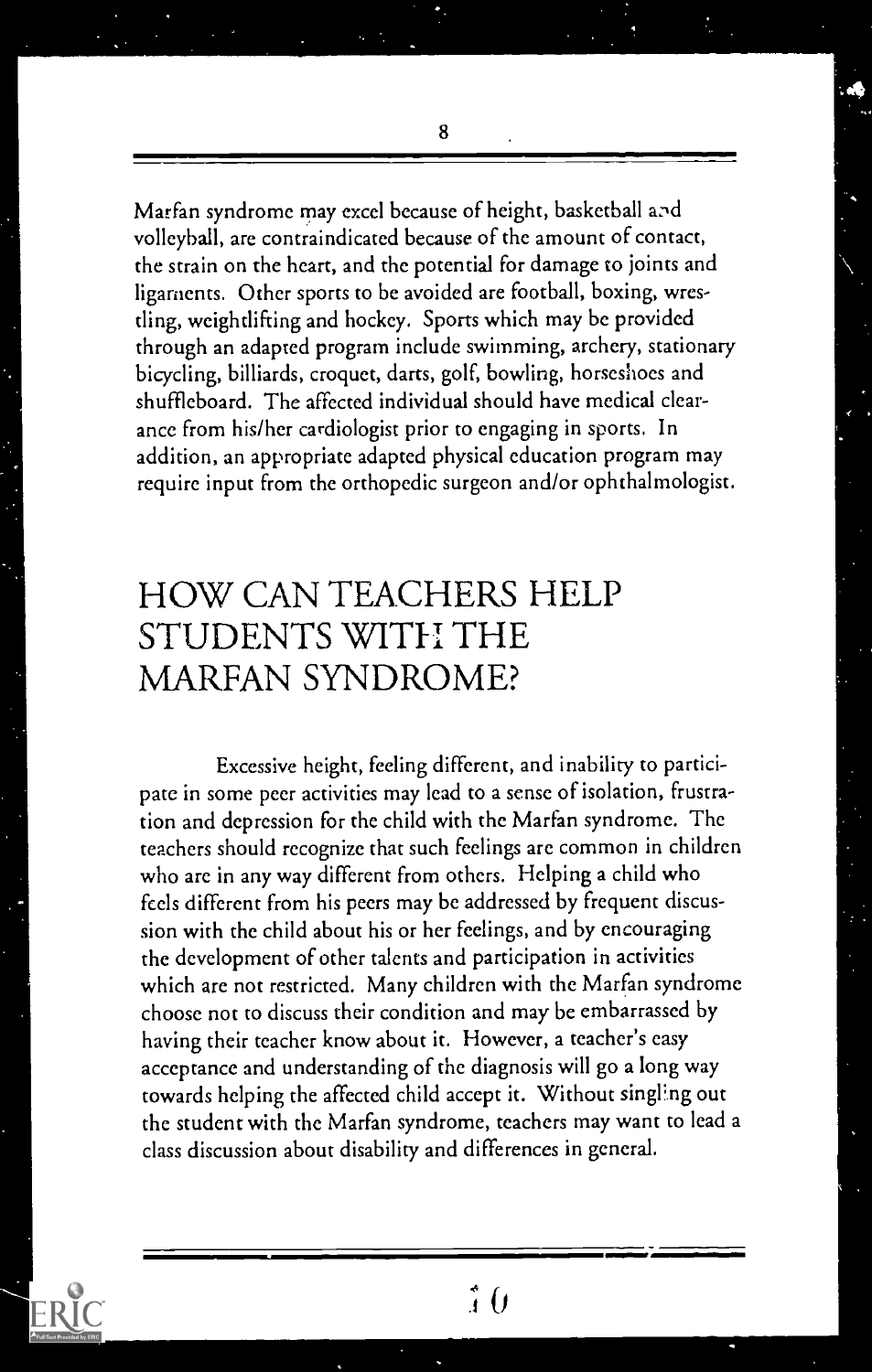9

Students with the Marfan syndrome should be guided into a suitable vocation taking into account their special talents. They will need to avoid careers involving heavy exertion or lifting so, for example, a job in construction or as a professional athlete would be inappropriate.

### WHAT CAUSES THE MARFAN SYNDROL F

The Marfan syndrome, classified as an autosomal dominant condition, is caused by a change in one gene, present in every cell of the body. The gene causing the Marfan syndrome can be inherited from a parent who also has the condition, or can occur only in the egg or sperm of an unaffected parent (a "new mutation"). About 3/4 of children with the Marfan syndrome have an affected parent, and 1/4 have the condition due to a new mutation. A gene responsible for the Marfan syndrome has just recently been identified, and it is likely that scientists will learn a great deal more about the genetics of the Marfan syndrome in the near future. The Marfan syndrome gene causes the condition by altering the connective tissue in the body, producing the changes in the eye, heart, skeleton and other organs.

A person with the Marfan syndrome has a 50-50 chance of passing on the Marfan gene each time he or she parents a child. The Marfan syndrome can vary widely in severity, even within one family, so a child with the Marfan syndrome can have the condition more or less severely that his or her affected parent.

### HOW IS THE MARFAN SYNDROME TREATED?

People with the Marfan syndrome should be treated by physicians familiar with the condition and knowledgeable about

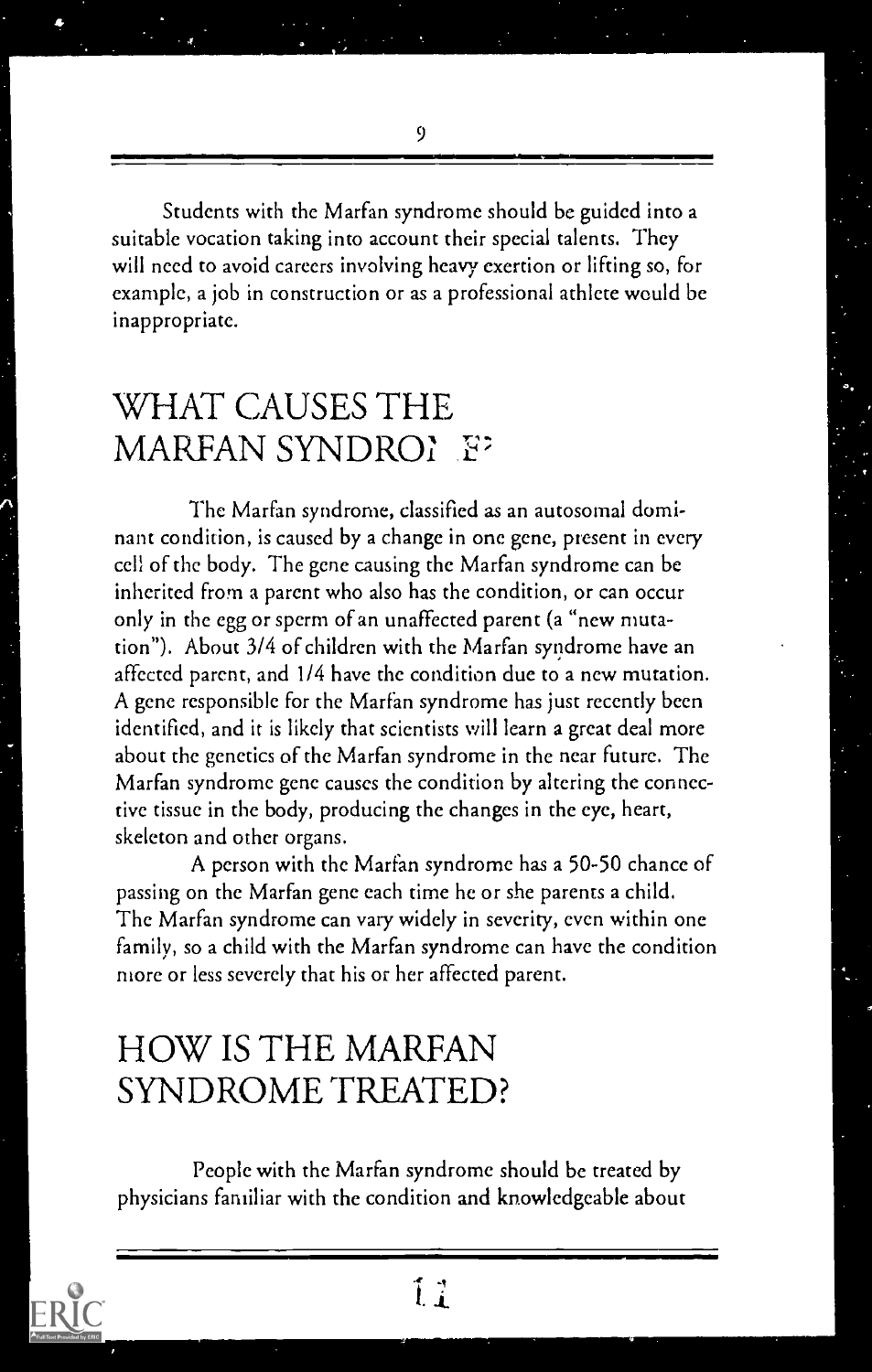how it affects all body systems. Because several specialists may be involved in the care of each child, absence from school for medical appointments will be essential. There is no cure for this condition yet, but careful medical management can greatly improve prognosis and lengthen life span.

Every person with the Marfan syndrome should have an annual echocardiogram, or in some cases, more frequently to check the size and function of the heart and aorta. Many individuals with the syndrome, including children, will be prescribed a beta-blocking drug such as nadolol, atenolol, or propanolol which will reduce the strength and frequency of the heart's contraction, thus reducing strain on the aorta. These drugs may also produce fatigue, lassitude or depression. If the aorta becomes greatly enlarged or if the mitral valve function is poor, open-heart surgery may be necessary to replace the aortic valve or to repair a leaky mitral valve. Individuals who have had aortic valve replacement may need to take an anticoagulant medication which increases bruising or may limit activities. Because abnormal heart valves are at increased risk for infection during certain dental and surgical procedures, antibiotics are generally prescribed before and after dental visits and selected surgical procedures.

The loose-jointedness associated with the Marfan syndrome may delay walking in infancy or lead to dislocations of the joints, particularly the kneecap. Joint laxity of the wrist and fingers can delay development of fine motor skills, and interfere with learning to draw and write. The joint laxity tends to improve as a child ages, but occupational therapy can be helpful in severe cases.

Affected children need careful monitoring by an ophthalmologist familiar with the Marfan syndrome. Amblyopia (one, or rarely two, lazy eyes) is common and must be treated early. Many children with the Marfan syndrome will need glasses or contact lenses to correct their myopia and astigmatism. In the vast majority of children with the Marfan syndrome, vision is correctable to at least 20/40 in both eyes. Treatment for dislocated lenses is not usually necessary unless the lens malposition leads to acute glaucoma. The eyes should be protected from injury during work and sports. There is no evidence that activities that involve blows to the

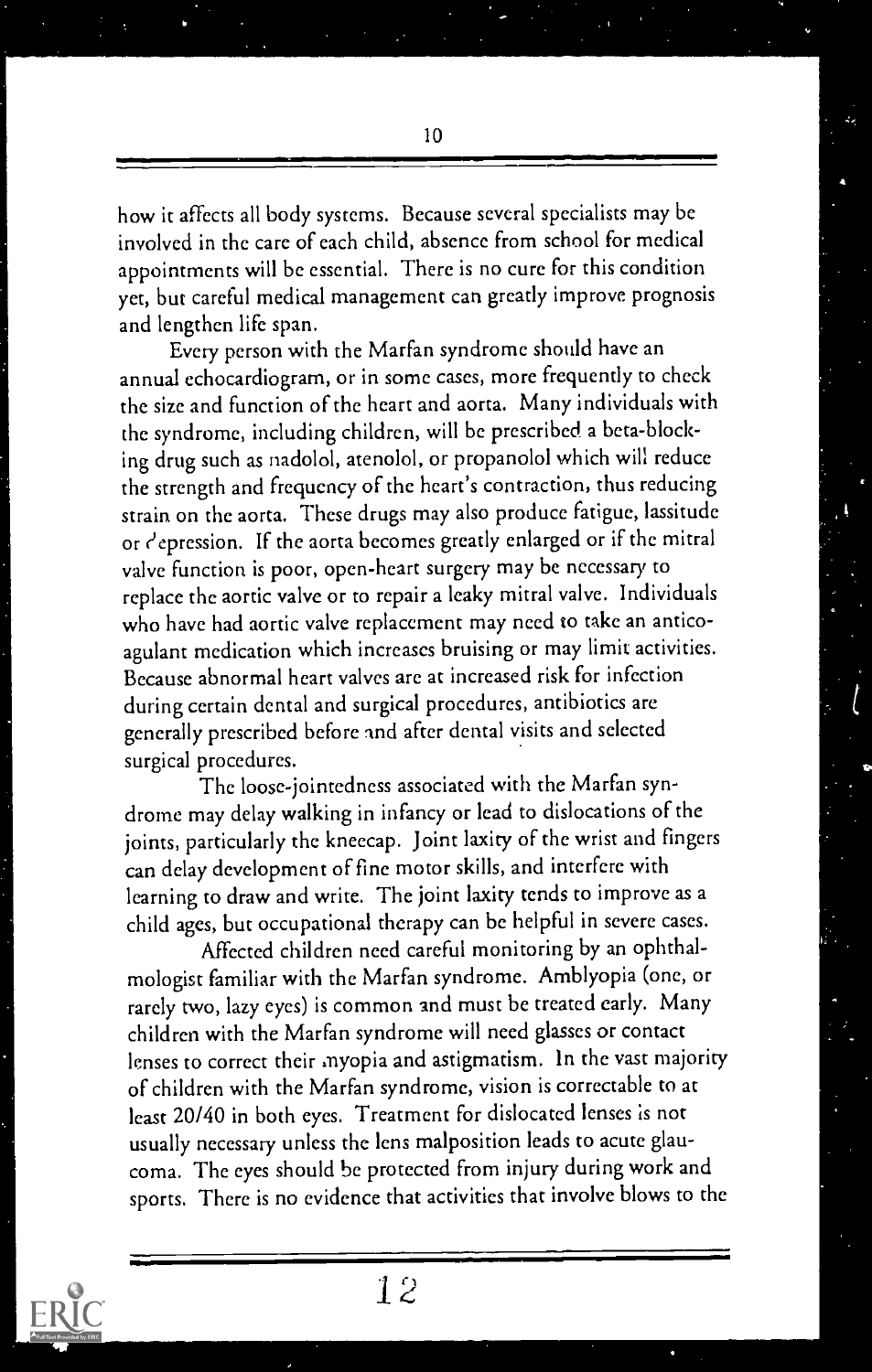head, such as football, boxing and diving worsen the visual prognosis, but they should be avoided because of the risks of cardiac and orthopedic complications. Because many children with the Marfan syndrome have narrowing of the roof of the mouth and a small jaw, the teeth may be crowded. Most dental crowding can be treated by oral surgery and orthodontia.

### WHERE CAN I GET ADDITIONAL INFORMATION?

Additional information, including a booklet on the medical aspects of the Marfan syndrome, a booklet for adolescents, and a manual for physical educators, coaches and physicians is available from the National Marfan Foundation. Local chapters of the Foundation, scattered throughout the United States, meet periodically and offer a wide array of social, educational and fundraising activities.